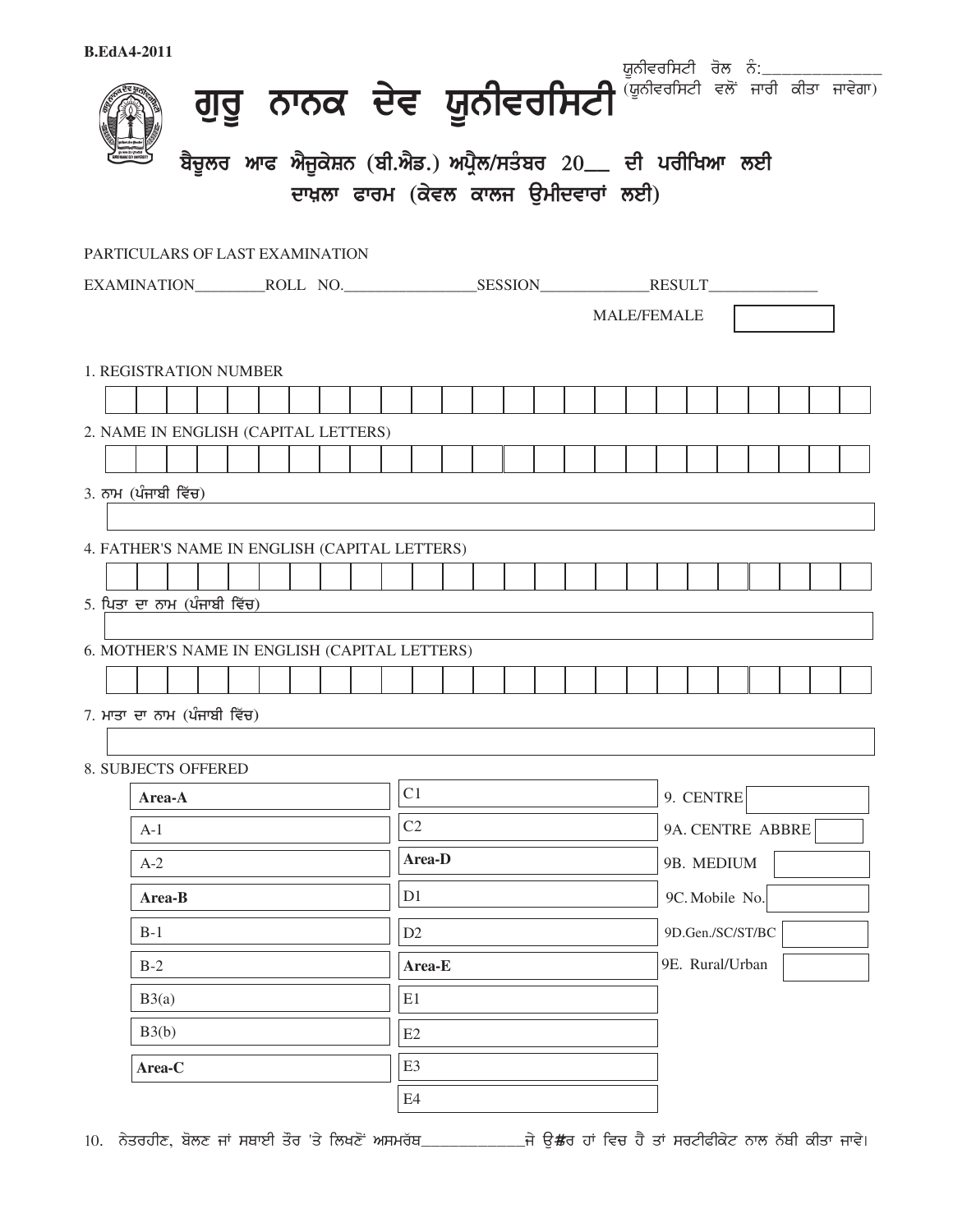|     |                                                    |                                                                                                                                                              | 11. ਕੀ ਤੁਸੀਂ ਪੰਜਾਬ ਰਾਜ ਦੇ ਵਸਨੀਕ ਹੋ? ਹਾਂ ਜਾਂ ਨਾਂਹ ਵਿਚ ਉਂ#ਰ ਦਿਓ। ________ ਜੇ ਨਹੀਂ ਤਾਂ ਸੰਬੰਧਿਤ ਰਾਜ ਦਾ ਨਾਮ ਲਿਖੋ ____________                                                                                                                                                                                                                                                                                                                     |           |                   |
|-----|----------------------------------------------------|--------------------------------------------------------------------------------------------------------------------------------------------------------------|----------------------------------------------------------------------------------------------------------------------------------------------------------------------------------------------------------------------------------------------------------------------------------------------------------------------------------------------------------------------------------------------------------------------------------------------|-----------|-------------------|
| 12. |                                                    |                                                                                                                                                              |                                                                                                                                                                                                                                                                                                                                                                                                                                              |           |                   |
|     |                                                    |                                                                                                                                                              |                                                                                                                                                                                                                                                                                                                                                                                                                                              |           |                   |
|     |                                                    |                                                                                                                                                              |                                                                                                                                                                                                                                                                                                                                                                                                                                              |           |                   |
|     |                                                    |                                                                                                                                                              |                                                                                                                                                                                                                                                                                                                                                                                                                                              |           |                   |
|     | (ਹੇਠ ਲਿਖਿਆ ਵੇਰਵਾ ਜ਼ਰੂਰ ਦਿਓ)                        |                                                                                                                                                              |                                                                                                                                                                                                                                                                                                                                                                                                                                              |           |                   |
|     |                                                    |                                                                                                                                                              |                                                                                                                                                                                                                                                                                                                                                                                                                                              |           |                   |
|     |                                                    |                                                                                                                                                              | ii. ਕੀ ਤੁਹਾਨੂੰ ਇਸ ਯੂਨੀਵਰਸਿਟੀ ਜਾਂ ਕਿਸੇ ਹੋਰ ਯੂਨੀਵਰਸਿਟੀ/ਬੋਰਡ ਵੱਲੋਂ ਕਿਸੇ ਪਰੀਖਿਆ ਵਿਚ ਬੈਠਣ ਤੋਂ ਡਿਸਕੁਆਲੀਫਾਈਡ ਕੀਤਾ ਗਿਆ ਹੈ ਜਾਂ<br>ਅਣਉਚਿਤ ਸਾਧਨਾਂ ਦੀ ਵਰਤੋਂ ਦਾ ਕੋਈ ਕੇਸ ਤੁਹਾਡੇ ਵਿਰੁੱਧ ਹੈ _________ਜੇ ਹੈ ਤਾਂ ਡਿਸਕੁਆਲੀਫਾਈਡ ਕਰਨ ਵਾਲੇ ਯੂਨੀਵਰਸਿਟੀ/ਬੋਰਡ ਦਾ<br>ਸੈਸ਼ਨ_________________ ਡਿਸਕੁਆਲੀਫੀਕੇਸ਼ਨ ਦਾ ਸਮਾਂ___________________                                                                                                                                 |           |                   |
|     |                                                    |                                                                                                                                                              |                                                                                                                                                                                                                                                                                                                                                                                                                                              |           |                   |
|     | ਵਾਸੀ ਤ                                             |                                                                                                                                                              |                                                                                                                                                                                                                                                                                                                                                                                                                                              |           |                   |
|     |                                                    | ਝੁਠੀ ਸੂਚਨਾ ਦੇ ਆਧਾਰ ਤੇ ਦਾਖਲਾ ਲਿਆ ਹੈ।<br><u> 1989 - Johann Barbara, martin amerikan basar dan berasal dan berasal dalam basar dalam basar dalam basar dala</u> | ਭਾਗੀਦਾਰ ਹੋਵਾਂਗਾ/ਹੋਵਾਂਗੀ ਅਤੇ ਮੈਨੂੰ ਉਸ ਵਿਦਿਅਕ ਸੰਸਥਾ ਵਿਚੋਂ ਸਰਸਰੀ ਤੌਰ ਤੇ (ਸ਼ੁਮਮੳਰਲਿੇ) ਕੱਢ ਦਿੱਤਾ ਜਾਵੇਗਾ ਜਿਸ ਵਿਚ ਮੈਂ ਅਜਿਹੀ                                                                                                                                                                                                                                                                                                                         |           |                   |
|     |                                                    |                                                                                                                                                              |                                                                                                                                                                                                                                                                                                                                                                                                                                              |           |                   |
|     | ਮਿਤੀ_____________ 20____                           |                                                                                                                                                              |                                                                                                                                                                                                                                                                                                                                                                                                                                              |           | ਉਮੀਦਵਾਰ ਦੇ ਦਸਤਖ਼ਤ |
|     |                                                    |                                                                                                                                                              |                                                                                                                                                                                                                                                                                                                                                                                                                                              | ਸਰਟੀਫਿਕੇਟ |                   |
|     |                                                    | ਤਸਦੀਕ ਕੀਤਾ ਜਾਂਦਾ ਹੈ ਕਿ:                                                                                                                                      |                                                                                                                                                                                                                                                                                                                                                                                                                                              |           |                   |
|     |                                                    |                                                                                                                                                              | 1. (ੳ) ਪਰੀਖਿਆ ਤੋਂ ਪਹਿਲਾਂ ਦੇ ਅਕਾਦਮਿਕ ਸਾਲ ਵਿਚ ਪਰੀਖਿਆਰਥੀ ਕਾਲਜ/ਵਿਭਾਗ ਵਿਚ ਪੜ੍ਹਦਾ ਰਿਹਾ ਹੈ/ਹਾਜ਼ਰ<br>ਰਿਹਾ ਹੈ। (ਅ) ਇਸ ਪਰੀਖਿਆਰਥੀ ਨੇ ਉਸ ਦੀ ਜਮਾਤ ਨੂੰ ਦਿੱਤੇ ਗਏ ਲੈਕਚਰਾਂ/ਪ੍ਰੈਕਟੀਕਲਾਂ/ਨਕਸ਼ੇ ਦਾ ਕੰਮ/ਪਰੇਡ (ਜਿਥੇ ਵੀ<br>ਜੋ ਲਾਗੁ ਹੁੰਦਾ ਹੈ) ਵਿਚ ਨਿਰਧਾਰਿਤ ਗਿਣਤੀ ਪੁਰੀ ਕਰਨ ਲਈ ਹਾਜ਼ਰ ਰਿਹਾ ਹੈ। (ੲ) ਸੰਬੰਧਿਤ ਆਰਡੀਨੈਂਸ ਅਨੁਸਾਰ ਇਸ<br>ਪਰੀਖਿਆਰਥੀ ਨੇ ਘਰੋਗੀ ਪਰੀਖਿਆਵਾਂ ਵਿਚੋਂ ਅੰਕਾਂ ਦੀ ਲੋੜੀਂਦੀ ਪ੍ਰਤੀਸ਼ਤ ਪ੍ਰਾਪਤ ਕੀਤੀ ਹੈ।                                                           |           |                   |
|     | Paste<br>Passport Size<br>(Attested)<br>Photograph | ਮੇਰੇ ਸਾਹਮਣੇ ਕੀਤੇ ਹਨ।                                                                                                                                         | 2. (ੳ)ਇਸ ਦਾ ਆਚਰਣ ਚੰਗਾ ਹੈ ਅਤੇ ਕੰਮ ਤਸੱਲੀਬਖਸ਼ ਹੈ। (ਅ) ਇਸ ਨੇ ਦਾਖਲਾ ਫਾਰਮ ਆਪ ਭਰਿਆ ਹੈ ਅਤੇ ਦਸਤਖ਼ਤ<br>(ੲ) ਇਸ ਨੇ ਮੈਨੂੰ ਪ੍ਰਮਾਣਿਕ ਦਸਤਾਵੇਜ਼ ਵਿਖਾ ਕੇ ਤਸੱਲੀ ਕਰਾਈ ਹੈ ਕਿ ਉਸ ਵੱਲੋਂ ਦਾਖ਼ਲਾ ਫਾਰਮ ਵਿਚ ਦਿੱਤੇ ਵੇਰਵੇ ਠੀਕ<br>ਹਨ। (ਸ) ਇਹ ਪਰੀਖਿਆ ਦੇਣ ਦੇ ਯੋਗ ਹੈ। (ਹ) ਤਸਦੀਕ ਕੀਤਾ ਜਾਂਦਾ ਹੈ ਕਿ ਪ੍ਰੀਖਿਆਰਥੀ ਜਿਹੜੇ ਕੋਰਸ/ਵਿਸ਼ਿਆਂ ਵਾਸਤੇ<br>ਦਾਖ਼ਲਾ ਫਾਰਮ ਭੇਜ ਰਿਹਾ ਹੈ, ਇਹ ਸਾਡੇ ਕਾਲਜ ਵਿਚ ਪੜ੍ਹਾਏ ਜਾਂਦੇ ਹਨ ਅਤੇ ਯੂਨੀਵਰਸਿਟੀ ਵੱਲੋਂ ਇਨ੍ਹਾਂ ਵਿਸ਼ਿਆਂ ਵਿਚ<br>ਮਾਨਤਾ (affiliation) ਦਿੱਤੀ ਗਈ ਹੈ। |           |                   |
|     |                                                    |                                                                                                                                                              | Certified that our college is teaching, and has been granted affiliation in, the subjects/courses<br>for which the candidate is submitting his/her admission form.                                                                                                                                                                                                                                                                           |           |                   |

ਪ੍ਰਿੰਸੀਪਲ ਦੇ ਦਸਤਖ਼ਤ<br>(ਸਮੇਤ ਮੋਹਰ)

ਮਿਤੀ\_\_\_\_\_\_\_\_\_\_\_\_\_\_\_\_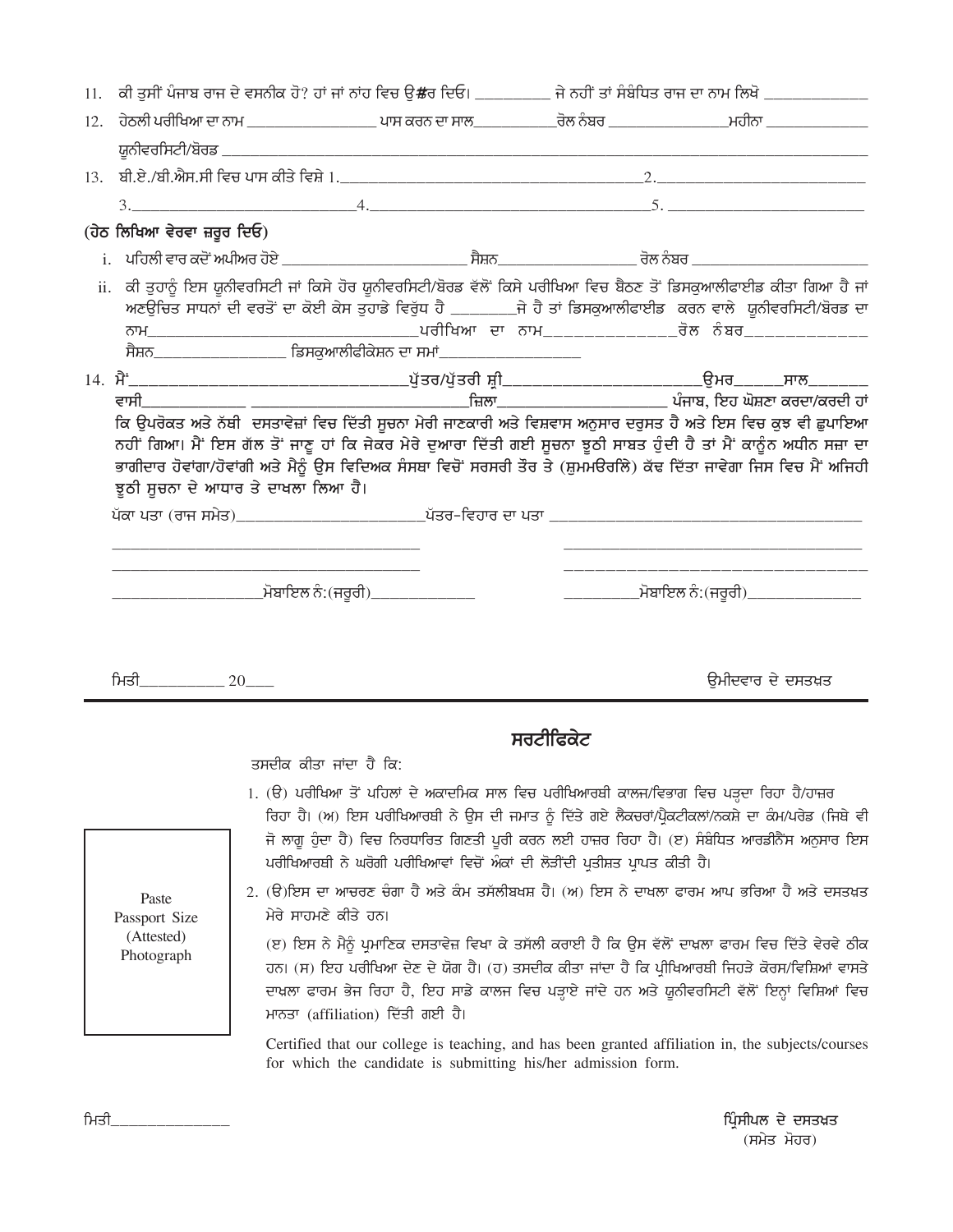**For latest fee & form submission dates see Dates Information Form available on university website (www.gndu.ac.in).**

- **Note:** 1. The receipt of Fee/Admission Form will not entitle the candidate to appear in the examination but it will only entitle him/her to the consideration of his/her eligibility.
	- 2. All cases/disputes regarding Admission/Result of all the classes 'in civil cases' will be subject to the jurisdiction of Amritsar Civil Court & in case of High Court cases will be subject to the jurisdiction of the Punjab & Haryana High Court, Chandigarh.

|                | Area-A—Foundation of Education                                              | A candidate can take any two of the following methodologies |                                                              |           |  |  |  |  |
|----------------|-----------------------------------------------------------------------------|-------------------------------------------------------------|--------------------------------------------------------------|-----------|--|--|--|--|
| A1             | <b>Education and Development</b>                                            |                                                             |                                                              |           |  |  |  |  |
| A2             | Contemporary Issues and concerns in Secondary                               | Option                                                      | <b>Teaching Methodologies Paper VI &amp; VII</b>             |           |  |  |  |  |
|                | Education                                                                   | 1. Option $i(a)$                                            | Methodology of Teaching of Punjabi                           |           |  |  |  |  |
|                | <b>Area-B: Pedagogical Knowledge</b>                                        | 2. Option $i(b)$                                            | Methodology of Teaching of Hindi                             |           |  |  |  |  |
| <b>B</b> 1     | Understanding the Learner and Learning Process                              | 3. Option $i(c)$                                            | Methodology of Teaching of English                           |           |  |  |  |  |
|                | B2 Learning Resources and Assessment of Learning<br>B3(a) School Management |                                                             | 4. Option i(d) Methodology of Teaching of Sanskrit           |           |  |  |  |  |
|                | B3(b) Optional (any one of the following)                                   |                                                             |                                                              |           |  |  |  |  |
| (i)            | Curriculum Development                                                      |                                                             | 5. Option ii(a) Methodology of Teaching of Social Studies    |           |  |  |  |  |
| (ii)           | Distance and Open Learning                                                  |                                                             | 6. Option ii(b) Methodology of Teaching of History           |           |  |  |  |  |
| (iii)          | Environmental Education                                                     |                                                             | 7. Option ii(c) Methodology of Teaching of Geography         |           |  |  |  |  |
| (iv)<br>(v)    | <b>Health Education</b><br>Measurement and Evaluation                       |                                                             | 8. Option ii(d) Methodology of Teaching of Political Science |           |  |  |  |  |
| (vi)           | Population Education                                                        |                                                             | 9. Option ii(e) Methodology of Teaching of Economics         |           |  |  |  |  |
| (vii)          | Value Education                                                             | 10. Option iii                                              | Methodology of Teaching of Commerce                          |           |  |  |  |  |
|                | (viii) Inclusive Education                                                  |                                                             |                                                              |           |  |  |  |  |
| (ix)           | Guidance and Counseling                                                     | 11 Option iv                                                | Methodology of Teaching of Mathematics                       |           |  |  |  |  |
|                | <b>Area-C: Pedagogical Content Knowledge</b>                                | 12. Option v                                                | Methodology of Teaching of Computer                          |           |  |  |  |  |
| C <sub>1</sub> | School Subject-I                                                            |                                                             |                                                              | Education |  |  |  |  |
| C <sub>2</sub> | School Subject-II                                                           |                                                             |                                                              |           |  |  |  |  |
|                | <b>Area-D: School Based Experiences</b>                                     |                                                             | 13. Option vi(a) Methodology of Teaching of Science          |           |  |  |  |  |
|                | D1 Internship in Methodology-I                                              |                                                             | 14. Option vi(b) Methodology of Teaching of Physical Science |           |  |  |  |  |
|                | D2 Internship in Methodology -II<br><b>Area-E: Add on Courses</b>           |                                                             | 15. Option vi(c) Methodology of Teaching of Life Science     |           |  |  |  |  |
| E1             | <b>ICT</b> Integration in Pedagogy                                          |                                                             | 16. Option vi(d) Methodology of Teaching of Home Science     |           |  |  |  |  |
| E2             | Language Proficiency (Communication Skills)                                 | 17. Option vii                                              | Methodology of Teaching of Physical Education                |           |  |  |  |  |
| E <sub>3</sub> | Art in Education                                                            |                                                             |                                                              |           |  |  |  |  |
| E4             | Physical Education                                                          |                                                             | 18. Option viii Methodology of Teaching of Music             |           |  |  |  |  |
|                | Grand Total Area: A=200 + Area B= 300 + Area C= 200                         | 19. Option ix                                               | Methodology of Teaching of Fine Art                          |           |  |  |  |  |
|                | $^{+}$                                                                      | 20. Option x                                                | Methodology of Teaching of Agriculture                       |           |  |  |  |  |
|                | $D = 200 + E = 100 = 1000$                                                  |                                                             |                                                              |           |  |  |  |  |